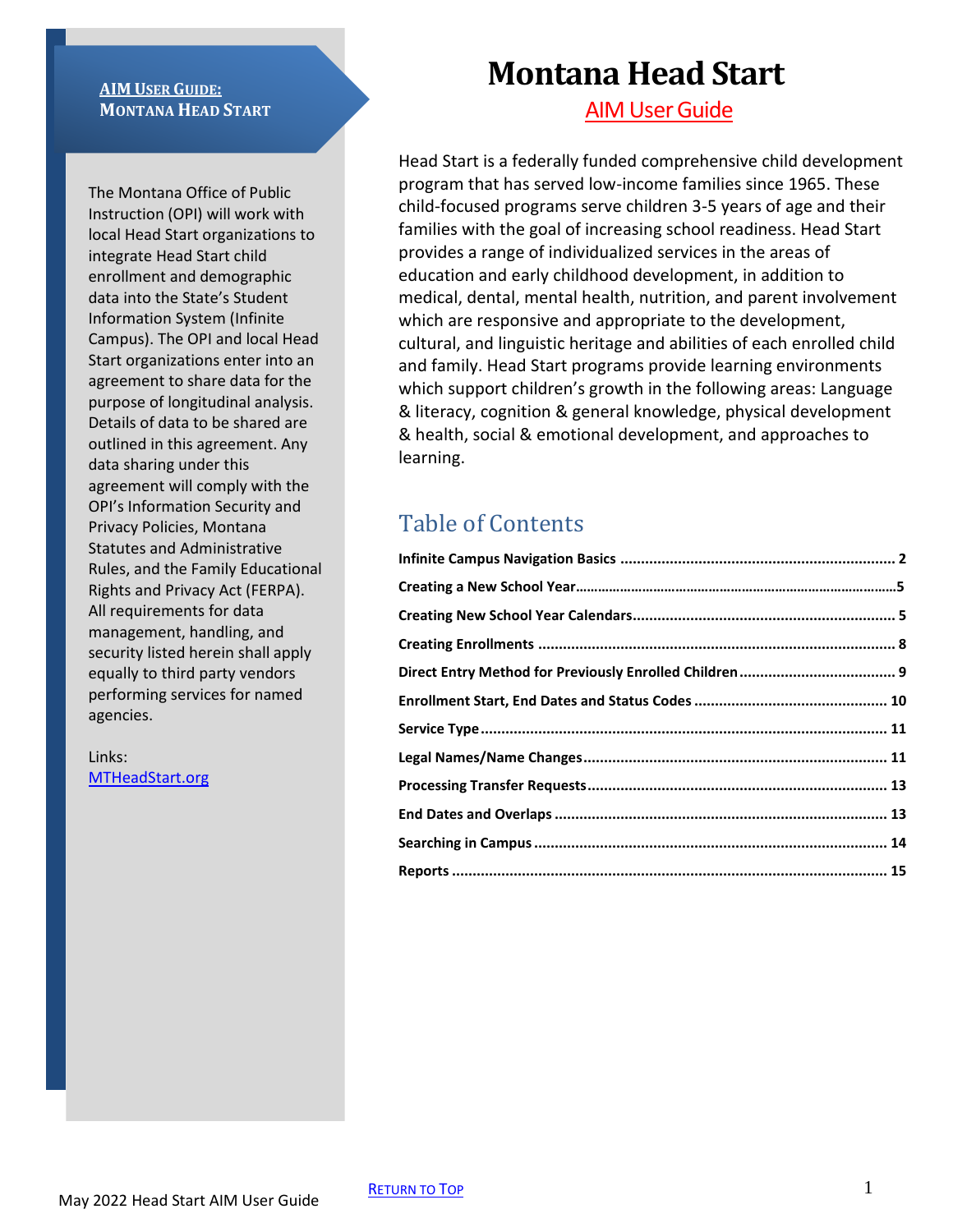#### <span id="page-1-0"></span>**Infinite Campus Navigation Basics**

AIM MT Edition of Infinite Campus is a web-based application. A secure username and password are required to log-in and use the system. *Your school is responsible for creating and maintaining usernames and passwords. Please do not share sign-in information between users.*

#### **To access the MT Edition of Infinite Campus:**

- **1.** Open a web browser (Internet Explorer has compatibility issues; we recommend using a different browser other than Internet Explorer.)
- **2.** Enter your Infinite Campus URL. (If this is bookmarked it will need to be updated periodically.)
- **3.** Enter your **username** and **password**.

After you are logged in, the screen area in the Infinite Campus application is divided into three parts: the **Campus Action Toolbar**, **Index/Search Outline**, and **Main Workspace**.

| Infinite $\bigcirc$<br><b>State Edition</b><br>Campus | <b>Campus Action Toolbar</b>                                                                  |
|-------------------------------------------------------|-----------------------------------------------------------------------------------------------|
| Year   18-19<br>District   All Districts              | School All Schools<br>$\checkmark$                                                            |
| Index<br>Search                                       | <b>Statewide Announcements</b><br>[10/13/2018]                                                |
| Search Campus Tools                                   | LINK TO AIM HELP AT OPI.MT.GOV<br><b>Main Workspace</b>                                       |
| <b>Index/Search</b>                                   | <b>Process Alerts</b>                                                                         |
| ▶ Student Information<br>$\triangleright$ Census      | Display   All Processes<br>Find Messages<br>Date Range<br>to<br>∨<br>Delete Selected Messages |
| ▶ Behavior                                            |                                                                                               |
| ▶ Attendance                                          | ۱D<br><b>Process</b><br><b>Name</b>                                                           |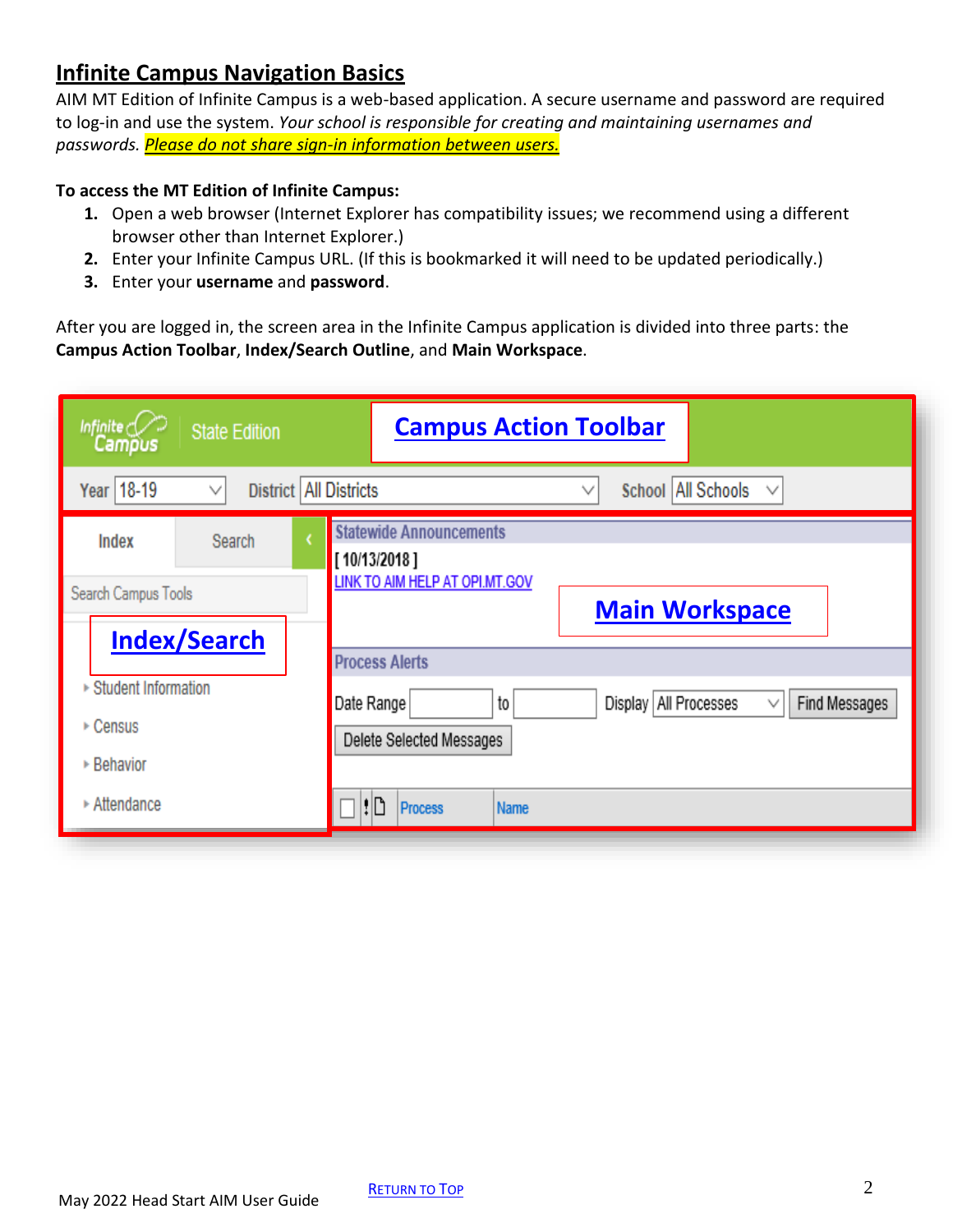### **Campus Action Toolbar**

The action toolbar along the top of the screen allows the user to show or hide the campus toolbar where the drop- down menus are for Year, District and School.

| Year   18-19 | School   All Schools |  | Calendar   All Calendars |  |
|--------------|----------------------|--|--------------------------|--|
|              |                      |  |                          |  |

**Notifications**, **app switch, log off,** and **help** are located in the toolbar.

The Campus Action Toolbar is the area that defines the Year and Calendar. To find a child, the (School) Year and Calendar must be selected. The tools on the far-right end of the toolbar provide quick access to hide or see calendars, to switch between applications or go to Campus Community, to get or search for help and to log off.



### **Index/Search Outline**

The Index/Search Outline is composed of two tabs: **Index and Search**. The **Index tab** is divided into modules. Modules are groups of similar tools. The Student Information module, for example, contains tools that help find information about children (General, Student Locator, Reports).

The **Search tab** allows the user to search for different types of information in Campus. The types of searches available to a user depend on the rights given by the System Administrator. To search, select a search type from the drop-down list and enter search criteria in the box.

**Index Tab** - Index tab contains all your tools in campus. Tools are organized into groups called modules. Modules can be expanded by clicking on them, revealing various tools.

**Search Tab** - When you click the search tab a drop down will appear. Items available will depend on user rights. Most frequently include are **Student, State ID, Staff, All People** and **Help.** An advanced search tool is also available.

Under the **Index Tab**, click your name and it will bring you back to your Main Workspace.



| <b>Student</b> |  |
|----------------|--|
| <b>Student</b> |  |
| State ID       |  |
| <b>Staff</b>   |  |
| All People     |  |
| Help           |  |
|                |  |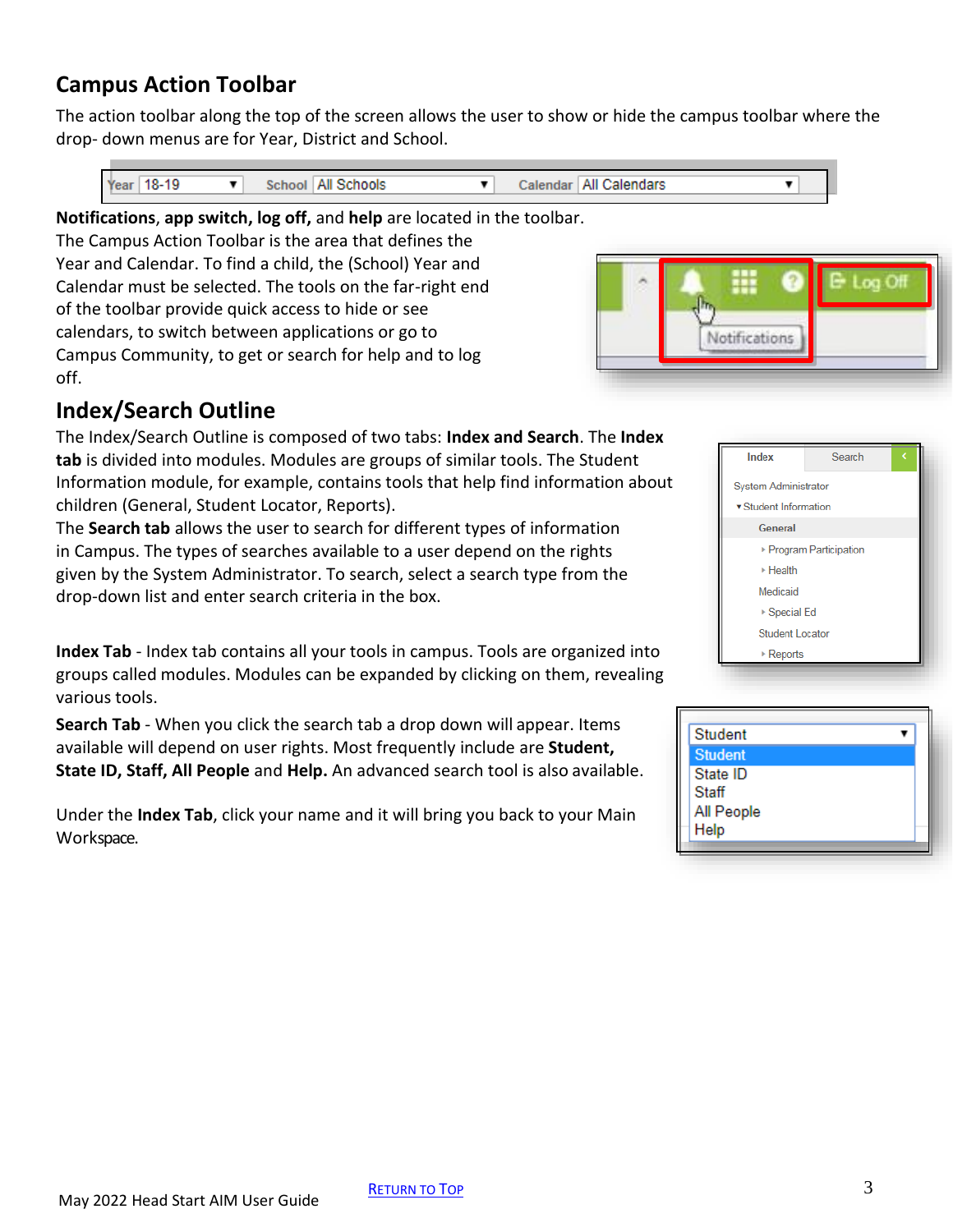### **Parts of the banner tool bar:**

| Infinite   District Edition |  |                    |  |                          |
|-----------------------------|--|--------------------|--|--------------------------|
| Year All Years              |  | School All Schools |  | Calendar All Calendars - |



It is important to remember to **Log Off** your computer when you finish each session instead of simply closing your browser. This practice ensures that the next person will not have access to the student's personally identifiable information. To further ensure confidentiality of student information, Log Off when you leave the computer.

Apply to this digital record the same practices that ensure confidentiality that you apply to paper records.



Help is context sensitive and when available will provide you with access to related materials. You can also Search Help.



The Apps Switcher icon allows you to access Campus Community. Campus Community is a great resource to find news, forums, answers to commonly asked questions, as well as How To videos. We recommend that you create an account in Campus Community.



Notifications are short, informational messages that likely do not require additional action. Currently, the only teachers who will receive notifications are those in districts using Campus Learning notifications announcing updates made to Campus Learning plans.



When you select the Caret, a drop-down menu appears that allows you to select the Year, School, and Calendar (if your district created personal calendars) for your district. Selecting the Caret again will hide the information:

#### **Main Workspace**

The Workspace contains the specific record or tool that is being used. Pictured here is the Summary Tab. If no tools are being used, the Process Alerts screen will appear here.

| <b>All Districts</b>                                                    | School All Schools V<br>$\check{~}$ |
|-------------------------------------------------------------------------|-------------------------------------|
| <b>Statewide Announcements</b>                                          |                                     |
| [08/18/2020]<br>$\bullet$<br><b>Special Ed: Infinite Campus Updates</b> |                                     |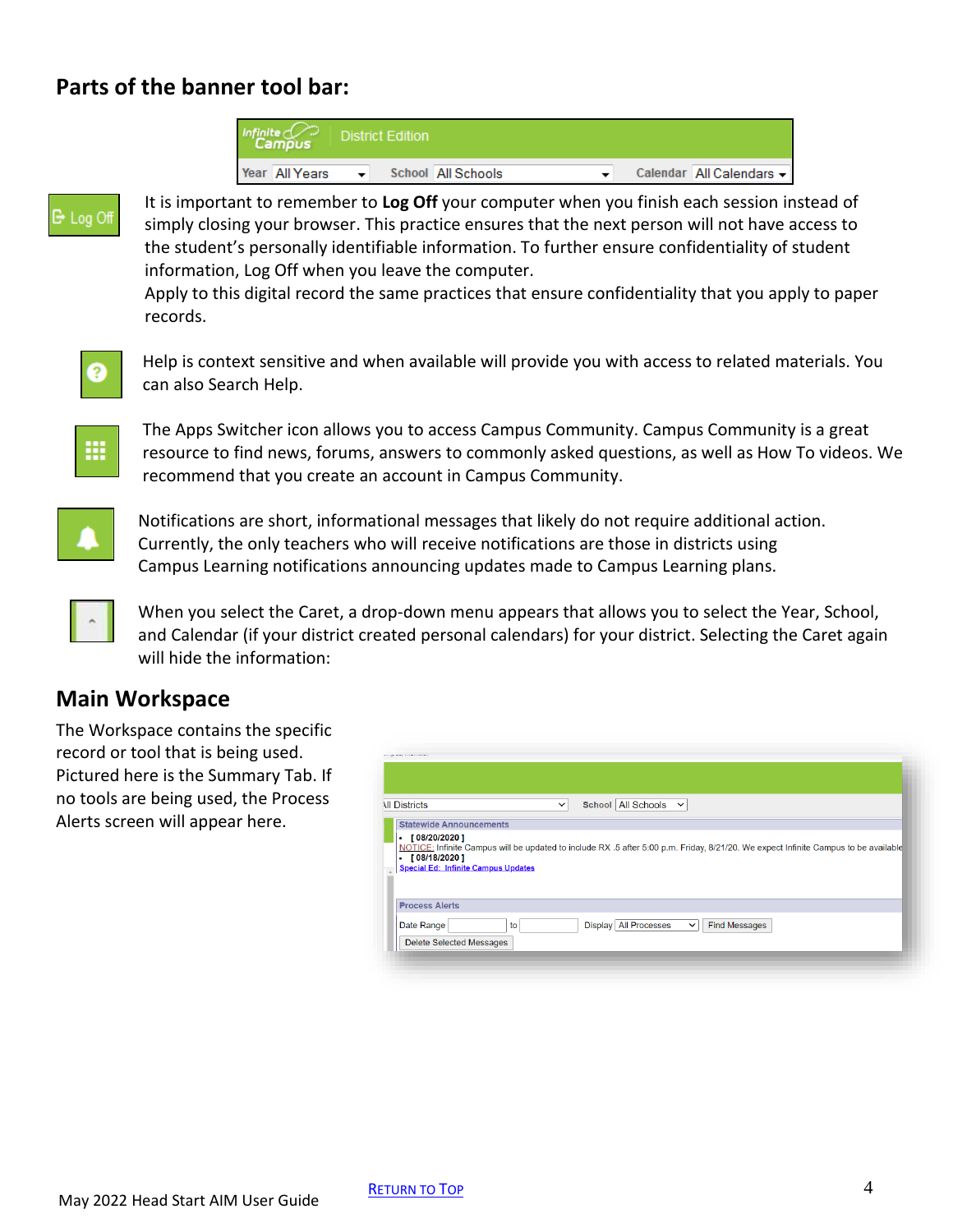# <span id="page-4-0"></span>**Creating a new School Year**

#### **PATH: SYSTEM ADMINISTRATION > CALENDAR > SCHOOL YEARS**

A school year must be created, if it has not been already, before you can create a new calendar for the upcoming school year.

**1. From Index**

#### **2. Select System Administration > Calendar > School Years**

- a. Select the **New** icon. A **School Year Detail** box displays below the **School Year Editor**.
- b. Enter the **Label** of the new school year. This is the years of which the school calendar spans (21-22, 22-23 etc.).
- c. Enter the **Start Year** and **End Year** in four-digit format (yyyy).

| <b>School Years</b>       |                   |                 |        |   |
|---------------------------|-------------------|-----------------|--------|---|
| <b>New</b><br>(+)         |                   |                 |        |   |
| <b>School Year Editor</b> |                   |                 |        |   |
| Label                     | <b>Start Year</b> | <b>End Year</b> | Active |   |
| 22-23                     | 2022              | 2023            |        | A |
| 21-22                     | 2021              | 2022            | х      |   |
| 20-21                     | 2020              | 2021            |        |   |
| 19-20                     | 2019              | 2020            |        |   |
| 18-19                     | 2018              | 2019            |        |   |
| 17-18                     | 2017              | 2018            |        |   |
| 16-17                     | 2016              | 2017            |        |   |

- *d.* Mark the **Active** box to indicate the new calendar is for the current school year. *This should be done after the existing school year is complete. If a school has a summer school calendar, change the active year AFTER the end of the summer school session.*
- e. Click the **Save** icon when finished. The new school year is listed in the School Year Editor.

### **Creating New School Year Calendars**

**PATH: SYSTEM ADMINISTRATION > CALENDAR > CALENDAR WIZARD**

- **1.** From **Index**
- **2.** Select **System Administration** > **Calendar** > **Calendar Wizard**
	- Roll all the calendars in the district at once by using the multiple select feature.
	- If there is more than one calendar, then each calendar must be given a different name.
	- Select **Create new Calendars by rolling forward selected data.** Last years data will automatically roll forward**.** (Select **Create New Blank**

**Calendars** instead if there is no data from the previous year you wish to roll forward. Follow steps 3-9 below to complete this process and proceed to the next section to verify calendar has been created.)

- **3.** Select **Next.**
- **4.** Select the upcoming school year from the **Year**  drop down box.
- **5.** The **Name Template** should be [year] [schoolname].
- **6.** Enter "1" in the Number field.
- **7.** Enter the Start Date and End Date.
	- The fiscal year is always the start date of  $7/1$ /yyyy and end date of 6/30/yyyy.

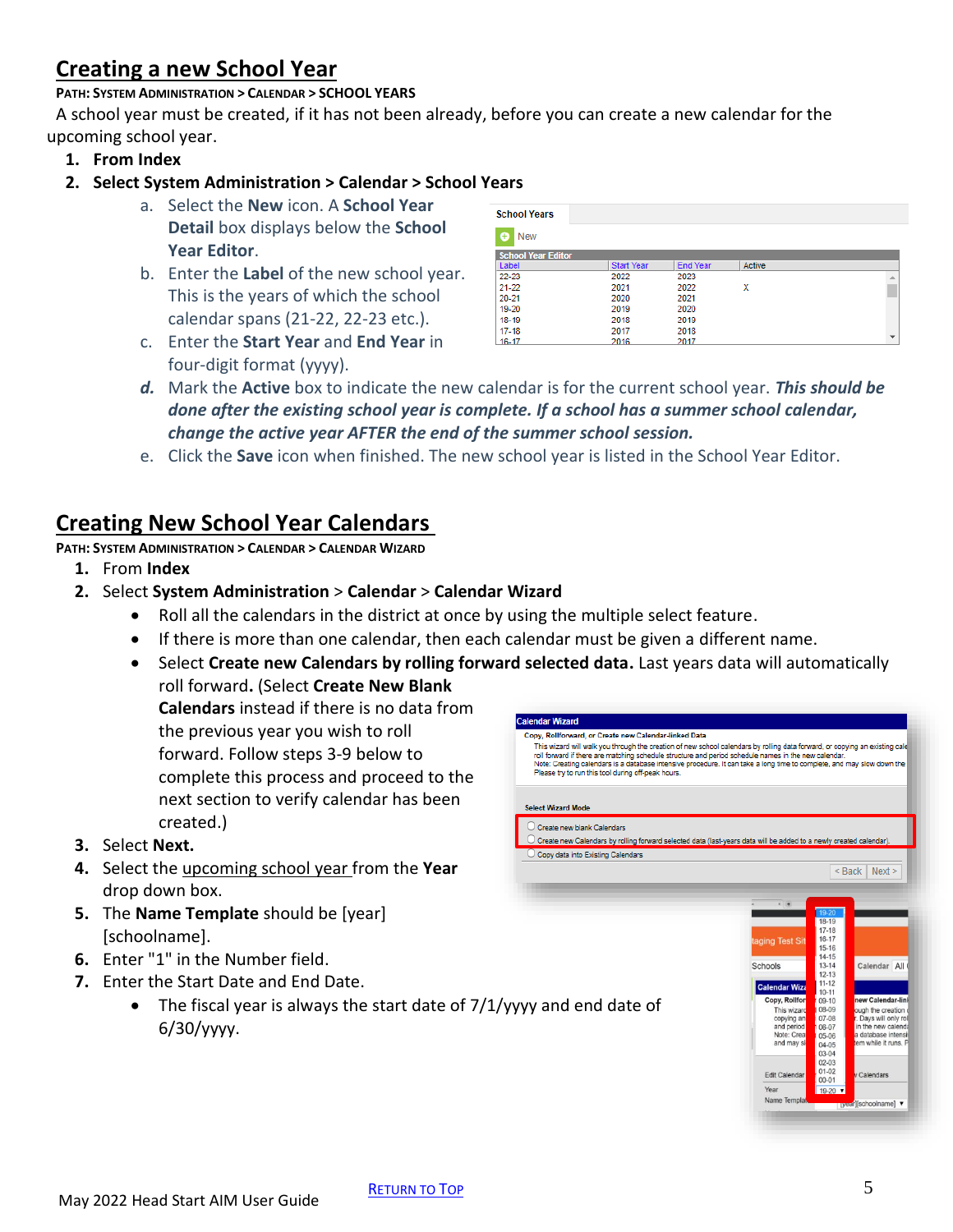- **8.** Select the Calendar(s) from the previous year to roll forward. (Or select the schools if you selected Create New Blank Calendars).
- **9.** Click *Next*. (Or select *Run Wizard* if you selected Create New Blank Calendars).
- **10.** Check all the boxes to copy data from last year's calendar to this year's calendar
	- **Days and Day Events** cannot be checked
	- **TIP:** If new course numbers will be given in the upcoming school year, or changes to courses; it is best to makes the adjustments after rolling forward the previous school year's calendar instead of entering all new courses.
- **11.** Select **Run Wizard.**
- **12.** Scroll to bottom of **Progress** box to verify the Wizard shows **Complete**.
- **13.** When the Wizard is complete, refresh the web browser by selecting the refresh button in to see the new calendar(s).



**PATH: INDEX > SYSTEM ADMINISTRATION > CALENDAR > CALENDAR > CALENDAR TAB**

|                                                                                                                                                                     | Grade Levels | <b>Schedule Structure</b>                                                                                                 | <b>Terms</b> | Periods<br>$Davs -$ |
|---------------------------------------------------------------------------------------------------------------------------------------------------------------------|--------------|---------------------------------------------------------------------------------------------------------------------------|--------------|---------------------|
| District Absarokee Public Schools (0919)<br>Year   19-20<br>School Absarokee<br>◡                                                                                   | Save         | <b>Delete</b><br><b>Grade Level Detail</b><br>Name (locked)<br>*Sequence Number                                           |              |                     |
| 1. From the Action Bar at the top:<br>a. Select the future school year from the Year.<br>b. Select the District.<br>Select the School and Calendar when applicable. |              | *State Grade Level Code<br>PK: Pre-kindergarten<br><b>Standard Day</b><br>Maximum Membership Days (<= instructional days) | $\check{ }$  |                     |

#### **Calendar Tab**

- **1.** From Index, select **System Administration** then **Calendar** and **Calendar.**
- **2.** From the **Calendar** tab, review the **Start Date**, **End Date.** These dates are always the fiscal year dates (7/1 and 6/30), not the dates of instruction.
- **3.** Select **Save**.

### **Grade Levels Tab**

- **1.** Select the **Grade Levels** tab and verify the PK grade for the school. The Name, Sequence Number and State Grade Level Code fields should be populated.
	- a. **Name** given to the grade level. This name appears on student enrollment records, in reports and as part of the search results for students. This grade level should appear as two (2) digits or as two (2) characters (e.g., PK).

Pick the Data to Copy Calendar Attributes Schedule Structures

Grade Levels

Save 8 Mark for Deletion

Calendar

Calendar Info<br>Calendar ID<br>101

19-20 Corvallis 7-8

"Start Date<br>07/01/2019<br>Student Day (instru

**Testing Count Date**  $\mathbb{E}$ Comments olling 03/07/2019 01:34 PM

Type

Whole Day Absence (minutes)

I: Instructional V<br>Require Student Assignment

**COVID-19 Assignment-Based Attendance** Enable Attendance Assignment Insert Enable Student Assessment Enable Attendance Posting

Attendance Posting Start Date 07/22/2020 Attendance Posting Code

Schedule Structure

chedule Structures<br>
2 Term Schedules<br>
MOTE: Term dates will not roll if the<br>
2 Period Schedules<br>
3 Days Day Events Grade Levels Courses

Sanses<br>
Sections w/ Schedule Placem  $\Box$  Teacher Assignments

Terms

School<br>1558 Corvallis 7-8 (schoolID:4)

 $\frac{4 \text{End Date}}{06/30/2020}$ Teacher Day (mi

Half Day Absence (minutes)

**External LMS Exclude** 

ward, or Create new Calendar-lin , ,<br>This wizard will walk you through the creation of new sohool calendars by rolling<br>oll forward if there are matching schedule structure and period schedule names<br>lote: Creating calendars is a database intensive procedur

Periods

Summer Sc

Da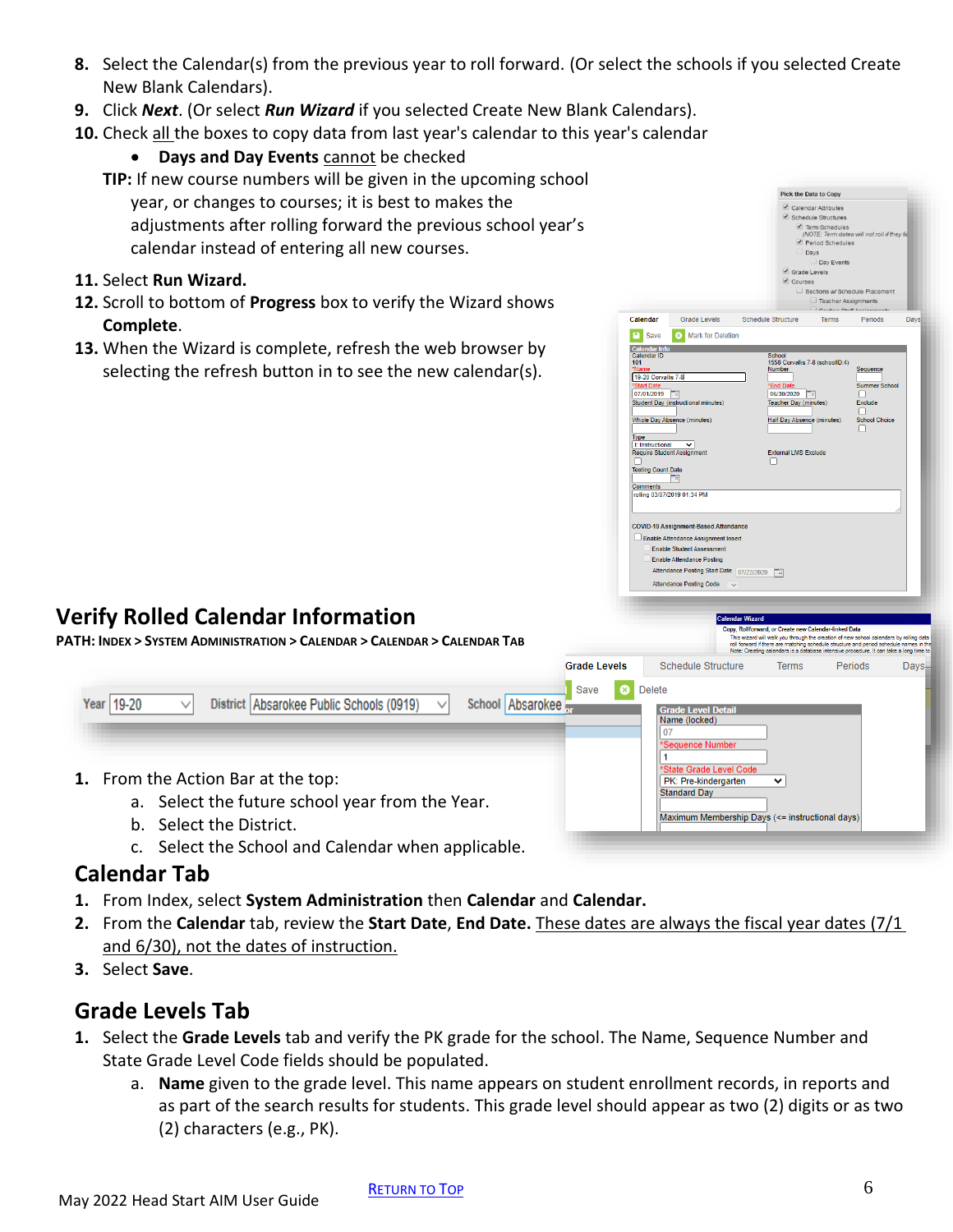- b. **Seq. numbers** between grades must be one higher than the grade and in order. This allows students to roll forward to the next grade in the sequence. (e.g., 1)
- c. **State Grade Level Code** is a State-defined grade level. This code is referenced in state reporting extracts. (e.g., PK: Pre-kindergarten)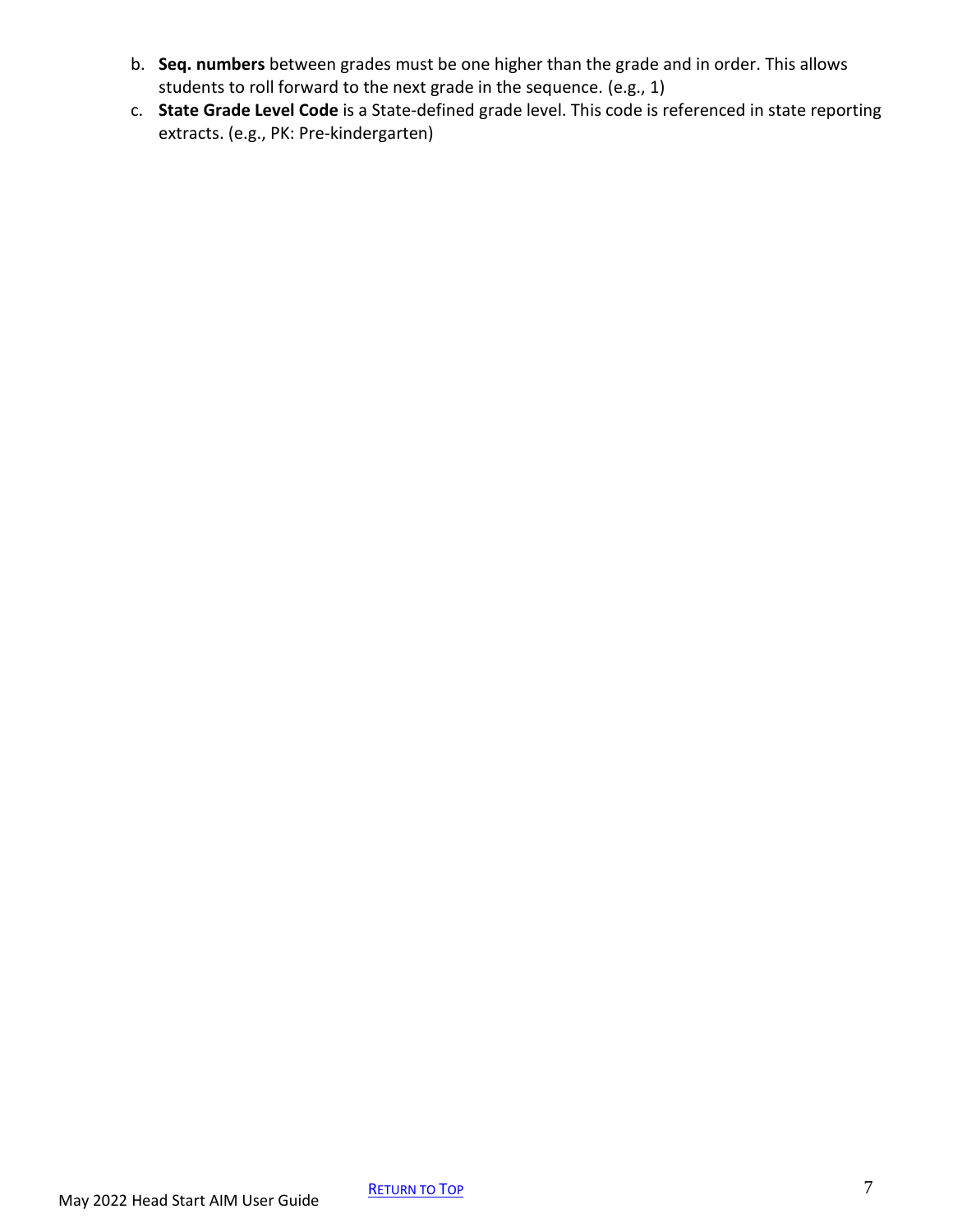May 2022 Head Start AIM User Guide

# <span id="page-7-0"></span>**Creating Enrollments**

# **Student Locator**

**PATH: INDEX/STUDENT INFORMATION/STUDENT LOCATOR** The Student Locator is the method for enrolling new children into AIM MT Edition. The Student Locator searches the entire state database for children previously enrolled in a Montana school district. Using the Student Locator decreases the chances of creating a duplicate State Student ID. The child's Last Name, First Name and Gender are *required* for a search. A child should always be entered with their legal name. If a child has been previously enrolled in a Montana school district, but a match is not generated, try to enter a variation in the spelling of the first or last name.

#### **Tips for Success:**

- No periods on Jr and Sr suffixes.
- If the first name is two names (e.g., Mary Ann) try a merged name as well as the first name only under first name.

If a match is generated, verify the child's birthdate to ensure it is not another child with the same name. Hovering over the child's name will show their last enrollment and grade level. If those match the enrolling child, click on the child's name. From the Student Information screen use the [Direct Entry Method](#page-7-1) to create a new enrollment.

If the child has not been previously enrolled in a Montana school district, click **Create New Student**. A message will pop up, warning the user that this process will create a new State Student ID. Click **OK**.

- **1.** Person Info: If this is a new student, the State ID will populate when the record is saved.
- **2.** Identity Info: Enter the required information in red font, marked with a red asterisk (\*), this includes all race/ethnicity info.
- **3.** Enrollment Detail. Enter the child's:

**Start Date:** First day in attendance. **Start Status:** 01 or 04 (usually) **Grade:** PK **Service Type:** P: Primary

- **4.** Optional Program Details: *If* **a student is EL or Immigrant:** enter the Home Primary Language AND Language of Impact fields. *If* **a student is Immigrant:** also check the corresponding program box under the Other Program Participation section. *If* **a student is Homeless:** enter the Homeless Nighttime Residence and check the Homeless box under the Other Program Participation section. *If* **a student is EL:** please see the **EL User Guide**.
- **5.** Click **Save**.

NOTE: It is not necessary to click on the *Submit Request* button if a student is enrolling for the first time.

| Gender Birth Date<br>State ID<br>%<br>Name |
|--------------------------------------------|
|                                            |
|                                            |
|                                            |
|                                            |
|                                            |
|                                            |
|                                            |
|                                            |
|                                            |
|                                            |
|                                            |
|                                            |
|                                            |
|                                            |

<span id="page-7-1"></span>

|                                                            | <b>Last Name</b><br><b>Rote O</b><br>Gender Birth Date %<br><b>Bradbury</b><br>Name<br>No matches found<br>Ra-<br>M <sub>V</sub><br><b>RAN B</b><br>Ю                                                                                                  |
|------------------------------------------------------------|--------------------------------------------------------------------------------------------------------------------------------------------------------------------------------------------------------------------------------------------------------|
|                                                            | State ID<br>Search<br>mtstaging.infinitecampus.org says<br>WARNING: This process will create a new State ID for the student in t<br>MT state system.<br>This should ONLY be used if the student has NEVER been enrolled in<br>MT. Continue?            |
|                                                            | <b>OK</b><br>Cancel<br><b>Birth Country</b>                                                                                                                                                                                                            |
|                                                            | <b>Date Entered US</b><br>Date Entered US School<br>Ta.<br>Ta.<br>Date Entered State School<br>T a<br>Home Primary Language                                                                                                                            |
|                                                            | Select a Value                                                                                                                                                                                                                                         |
|                                                            | Language of Impact                                                                                                                                                                                                                                     |
| Nickname                                                   |                                                                                                                                                                                                                                                        |
| Immigrant<br>ø<br>n<br><b>Homeless</b><br>Ø<br>Section 504 | <b>OTHER PROGRAM PARTICIPATION</b><br>Date Immigrant Entered US School<br>Пm<br>21st Century Participant Foreign Exchange<br><b>Gifted and Talented Evaluated</b><br><b>Homeless Nighttime Residence</b><br><b>Unaccompanied Youth</b><br>$\checkmark$ |
| г                                                          |                                                                                                                                                                                                                                                        |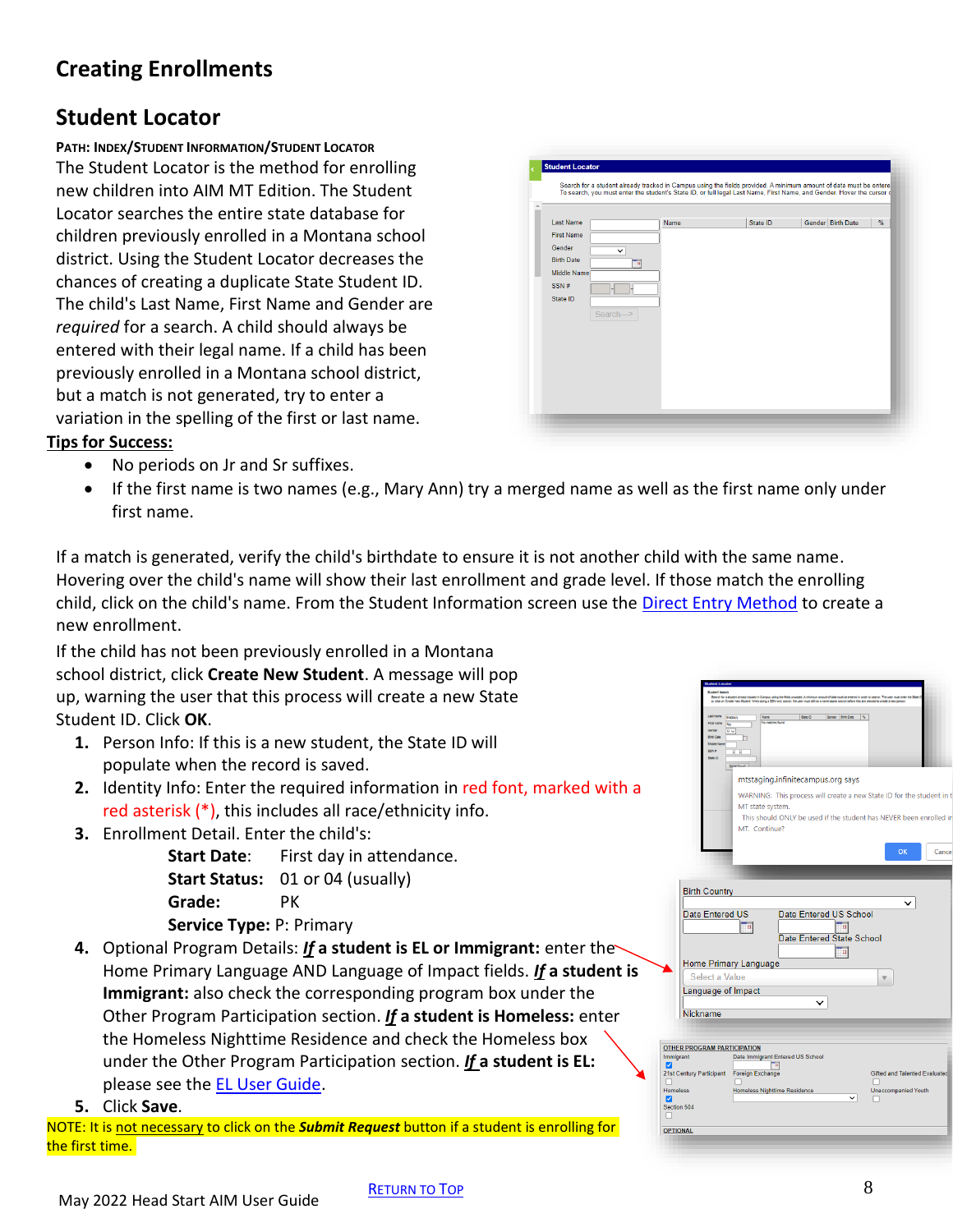### <span id="page-8-0"></span>**Direct Entry Method for Previously Enrolled Children**

#### **PATH: INDEX/STUDENT INFORMATION/GENERAL**

Students that already exist within Infinite Campus, can be enrolled in each year by creating a new enrollment. After pulling up a student's General Information screen (click on the Search tab, enter the last name, and click Go):

- **1.** Click on the students **Enrollments** tab.
- **2.** Select the **Year** and select a **School** in the toolbar
- **3.** Click the blue **New** button. (Not *New Enrollment History*.)
- **4.** Enter the *Start Date***,** *Start Status***,** *Grade Level, Service Type* **and** *Comments* (if applicable).
- **5.** Optional Program Details: *If* **a student is EL or Immigrant:** enter the Home Primary Language AND Language of Impact fields under the Demographics tab. *If* **a student is Immigrant:** also check the corresponding program box under the Enrollment Tab under the Other Program Participation section. *If* **a student is Homeless:** enter the Homeless Nighttime Residence and check the Homeless box under the Enrollment Tab under the Other Program Participation section. *If* **a**  student is EL: please see the **EL User Guide**.
- **6.** Click **Save.**

NOTE: If the child is transferring in from another district in the state of Montana, a records request will have to be initiated.

### **Required Enrollment Information**

**PATH: INDEX/STUDENT INFORMATION/GENERAL/ENROLLMENTS**

After pulling up a child's General Information screen (Search tab, enter last name, click Go), click the **Enrollments** tab.

- **1.** Click on the first line of the current year's enrollment.
- **2.** From the General Enrollment Information screen. The **Start Date, Local Start Status, Grade and Service Type** are required to be entered on each enrollment. All other data elements on the enrollment should be left blank.

| Student                                                               | Credit Summary         |                  | <b>Assessment</b>                                                 | Behavior | Transportation                | Fees            | Lockers   |
|-----------------------------------------------------------------------|------------------------|------------------|-------------------------------------------------------------------|----------|-------------------------------|-----------------|-----------|
| Go<br>ld                                                              | Athletics              | AdHoc Letters    | Waiver                                                            |          | Records Transfer              | Special Data    | FHS Activ |
| Advanced Search                                                       | Summary                | Profile          | <b>Enrollments</b>                                                | Schedule | Attendance                    | Flags           | Grades    |
| Search Results: 59                                                    | <b>New</b>             | ⇔                | <b>Print Enrollment History</b>                                   |          | <b>New Enrollment History</b> |                 |           |
|                                                                       |                        |                  |                                                                   |          |                               |                 |           |
| Now viewing page 1 of 3                                               |                        |                  |                                                                   |          |                               |                 |           |
| 3<br><b>I</b> w                                                       | <b>Enrollmon</b>       | Calendar<br>Type |                                                                   |          | <b>Start Date</b>             | <b>End Date</b> |           |
|                                                                       | 07                     | D                | Madison School 2019 A                                             |          | 08/23/2018                    |                 |           |
| Dagel, Hunter #9140 (02/09/2011)                                      | <b>End Status:</b>     |                  | Start Status: 04 Transfer from public school in district or state |          |                               |                 |           |
| Dahl, Amy #6543 [03/27/2006]                                          | Distances              |                  | Jefferson School 2018 A                                           |          | 08/24/2017                    |                 |           |
| 6 D'Hooge, SERAYA #7280 [01/28/20<br>Dalzell, Kyle #9455 [07/23/2005] | Start Status: 02 traum |                  | End Status: 110 Promoted to another company of                    |          |                               |                 |           |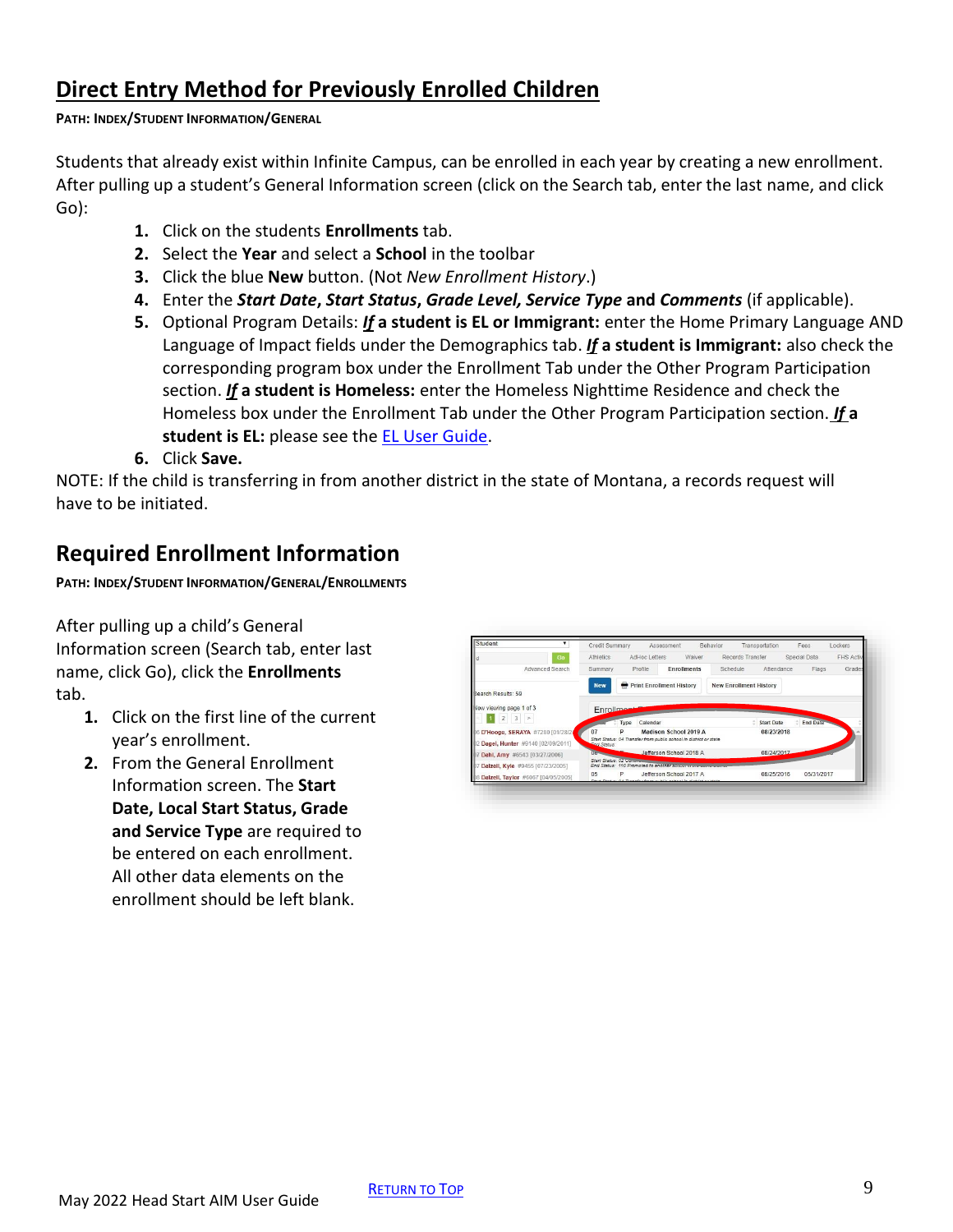# <span id="page-9-0"></span>**Enrollment Start, End Dates and Status Codes**

**PATH: INDEX/STUDENT INFORMATION/GENERAL/ENROLLMENTS**

The child's Start, and End Dates and Status codes reflect when and where the child came from and when/where the child is going. For State reporting purposes, it is important that these dates and codes be as accurate as possible.

The Enrollment Start Date and End Date should reflect the first and last day the child attended the Head Start program.

| <b>All Schools</b> |                                   | $\check{ }$                                           | Calendar All Calendars                                | $\checkmark$                   |                                            |                          |                             |
|--------------------|-----------------------------------|-------------------------------------------------------|-------------------------------------------------------|--------------------------------|--------------------------------------------|--------------------------|-----------------------------|
|                    | Allen, Briar P<br>Grade: 09 #3134 | DOB: 04/05/2005                                       | Gender: F                                             |                                |                                            |                          |                             |
| Summary            |                                   | <b>Enrollments</b>                                    | Attendance<br>Schedule                                | Flags                          | Grades                                     | Transcript               | <b>Credit Summary</b>       |
| <b>Save</b>        | Delete                            | <b>New</b>                                            | <b>Print Enrollment History</b>                       |                                | <b>New Enrollment History</b>              |                          |                             |
|                    |                                   | <b>Enrollment Editor</b>                              |                                                       |                                |                                            |                          |                             |
| Grade              | ÷                                 | Type Calendar                                         |                                                       | ê.<br><b>Start Date</b>        | <sup><math>\triangle</math></sup> End Date |                          |                             |
| 10                 | P                                 |                                                       | 20-21 Custer Co District High                         | 08/27/2020                     |                                            | Á                        |                             |
| 09                 | P                                 |                                                       | 19-20 Custer Co District High                         | 08/28/2019                     | 05/29/2020                                 |                          |                             |
| 08                 | P                                 | 18-19 Washington 7-8                                  |                                                       | 08/29/2018                     | 05/31/2019                                 |                          |                             |
| 07                 | P                                 | 17-18 Washington 7-8                                  |                                                       | 08/29/2017                     | 05/25/2018                                 | $\overline{\phantom{a}}$ |                             |
|                    |                                   |                                                       |                                                       |                                |                                            |                          |                             |
|                    |                                   | <b>General Enrollment Information</b>                 |                                                       |                                |                                            |                          |                             |
| Calendar           |                                   | 20-21 Custer Co District High                         | Schedule (read only)<br>Main <b>v</b>                 | *Grade<br>10 <sub>7</sub>      | <b>Class Rank Exclude</b>                  |                          | <b>External LMS Exclude</b> |
| *Start Date        |                                   |                                                       | <b>End Date</b>                                       | <b>End Action</b>              | *Service Type                              |                          |                             |
| 08/27/2020         | m                                 |                                                       | 台                                                     | ۰                              | P: Primary                                 | ۷                        |                             |
|                    | *Local Start Status               |                                                       |                                                       | <b>Local End Status</b>        |                                            |                          |                             |
|                    |                                   | 02: Continued enrollment same school, no interruption | $\infty$                                              | $\mathbf{v}$<br>Select a Value |                                            |                          | $\mathbf{v}$                |
|                    | <b>State Start Status</b>         |                                                       | 02: Continued enrollment same school, no interruption | <b>State End Status</b>        |                                            |                          |                             |
|                    |                                   |                                                       |                                                       | <b>Dropout Reason</b>          |                                            |                          |                             |
|                    |                                   |                                                       |                                                       |                                |                                            | ۰                        |                             |
|                    | <b>Start Comments</b>             |                                                       |                                                       | <b>End Comments</b>            |                                            |                          |                             |

#### **Start Status Codes:**

- If it is the first time enrolling in PK, then use status code: **01: First time receiving education services**
- If the student is returning as a PK student again, then use status code: **02: Continued enrollment same school, no interruption**
- If the student is transferring to your Head Start school from another Head Start school, then use status code: **08: Transfer from a private school within the state.**

#### **Local Start Status**

#### 01: First time receiving educational services

- 01: First time receiving educational services<br>02: Continued enrollment same school, no interruption
- 03: Re-entry to the same school after withdrawal
- 04: Transfer from public school in district or state
- 05: Transfer from public schl under NCLB schl choice
- 06: Transfer from an out of state school
- 07: Transfer from a school from out of the country
- 08: Transfer from a private school within the state 09: Transfer from home school within the state
- 10: Transfer from a MT state-funded school
- 20: Transfer from Montana Youth Challenge
- 40: Military Connected: Transfer from public school in district or state
- 60: Military Connected: Transfer from an out of state school
- 80: Military Connected: Transfer from a school out of the country

# **End Status Codes:**

- If the PK student is advancing to Kindergarten, then use status code: **140: Transfer to public schl in another district in MT**
- If the PK student is returning next year as a PK student again, then use status code: **100: End of year, returning to same school next year**
- If the PK student advances or leaves to a home school, then use status code: **170: Transfer to a home school in the state**

| 140: Transfer to public schl in another district in MT                 | 5č |  |
|------------------------------------------------------------------------|----|--|
|                                                                        |    |  |
| 100: End of year, returning to same school next year                   |    |  |
| 105: Change in grade level during regular school year                  |    |  |
| 110: Promoted to another school in the same district                   |    |  |
| 120: Transfer to a public school in the same district                  |    |  |
| 130: Transfer to public schl under NCLB schl choice                    |    |  |
| 140: Transfer to public schl in another district in MT                 |    |  |
| 145: Military Connected: Transfer to public school in another district |    |  |
| in MT                                                                  |    |  |
| 150: Transfer to a MT state-funded school                              |    |  |
| 155: Military Connected: Transfer to a school out of the country       |    |  |
| 160: Transfer to a private school in the state                         |    |  |
| 170: Transfer to a home school in the state                            |    |  |
| 175: Transfer to Montana Youth Challenge                               |    |  |
| 180: Transfer to a school out of state                                 |    |  |
| 30 180. Hansler to a senior. Service a school out of state             |    |  |
| 190: Transfer out of the country                                       |    |  |
| 210: Medical care or treatment, eligible to return.                    |    |  |

 $\mathbf{x}$ Q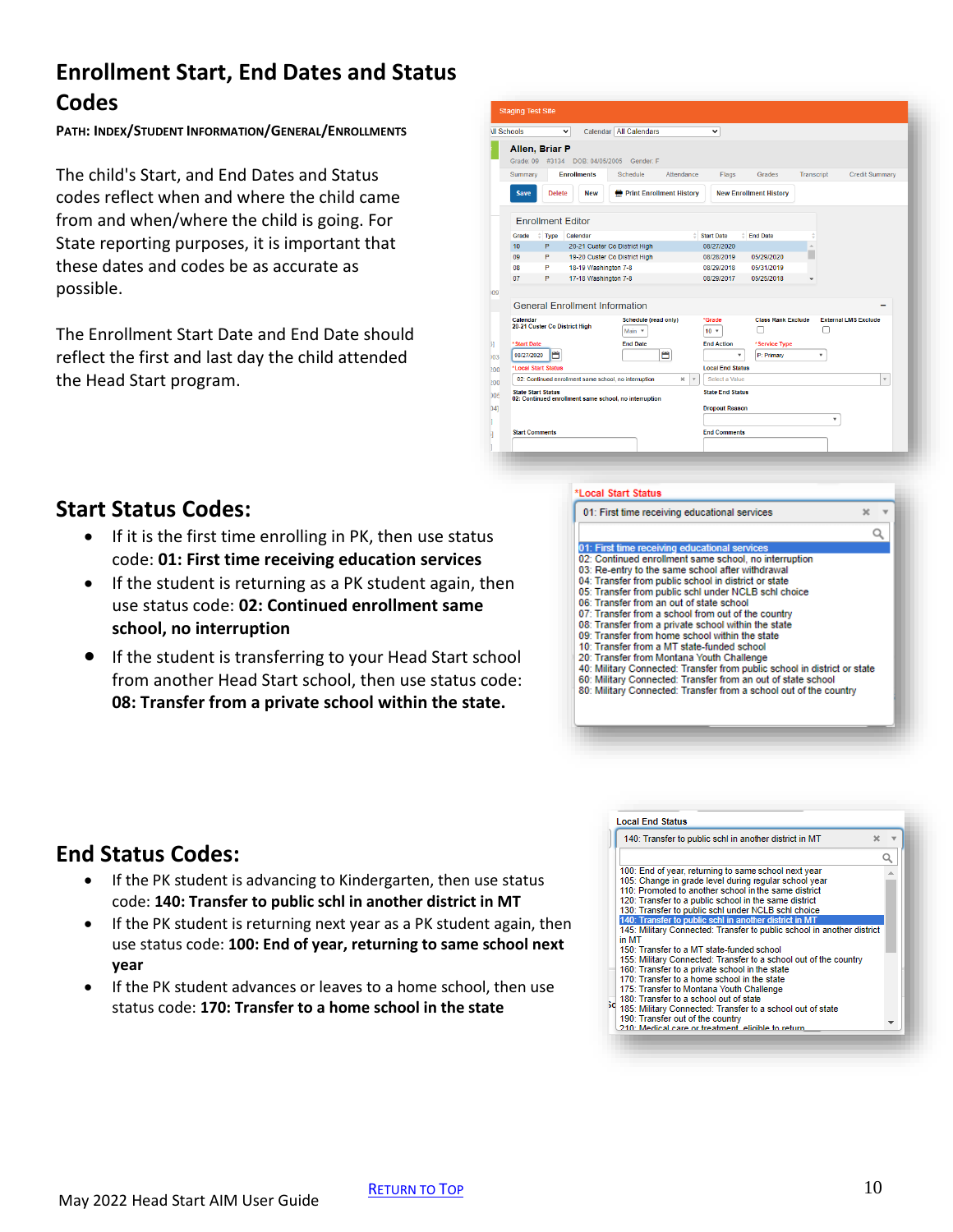# <span id="page-10-0"></span>**Service Type**

**PATH: INDEX/STUDENT INFORMATION/GENERAL/ENROLLMENTS**

The Service Type is a partial indicator of a child's enrollment status. There are three choices for Service Type: **P: Primary** – the Primary Service Type indicates that the child is primarily enrolled in this school or district for educational services.

A child may have a Primary enrollment at one school and a Partial or Special Ed enrollment in another. However*, a child can never have two primary enrollments with overlapping dates. Head Start schools must communicate with local district schools if the child has dual enrollments in Head Start and another school regarding which is primary and which is secondary.*

**N: Special Ed Services** – should be selected it the student is in PK and not receiving educational service but is receiving special education services (i.e. speech services).

**S: Partial**- should not be used for Head Start kids.

# <span id="page-10-1"></span>**Legal Names/Name Changes**

#### **PATH: INDEX/CENSUS/PEOPLE/IDENTITIES**

The AIM/Infinite Campus system is designed so that each child has only one State Student ID that stays with a child from the first enrollment into public school through graduation from high school. To prevent duplication, it is highly recommended that legal names are used in AIM/Infinite Campus regardless of the school being public or private (PK). The AIM system allows multiple *identities* to be attached to a single State Student ID, to accommodate necessary legal name changes.



**Scenario A:** Student has a legal name change, or district realizes student was not enrolled with legal name. **Fix:** Create a new identity record for the student with new name. This allows there to be a history of the name change in the system and searching using either the old or new name will bring up the same student.

- **1.** Click the **Search** Tab.
- **2.** Select **All People** from the search criteria box.
- **3.** Enter the student's last name, then click **Go***.*
- **4.** Click the **Identities** Tab.
- **5.** Click **New***.*
- **6.** Enter the student's new legal name information under the **Identity Information** section. (NOTE: If the student has a preferred name or gender which is different than their legal name or gender, you may enter it under the **Identity Information** section and then enter the legal name or gender under the **Protected Identity Information** section. This is only necessary if their preferred name and gender do not match their legal name or gender.)
- **7.** Click **Save***.*
- **8.** Refresh your search results by clicking **Go** under the **Search tab** again for the name to change under Search Results or at the top of the screen.

NOTE: The information recorded under the '**Identity Information**'

section of the 'Identities tab,' is what is recorded at the state level of the AIM system for state reporting and is the name that will show up on local reports and teacher rosters etc. If the student has a preferred name or gender which is different

| No Image Available |
|--------------------|
|                    |
|                    |
|                    |
|                    |
|                    |
|                    |
|                    |
|                    |
|                    |
|                    |
|                    |
|                    |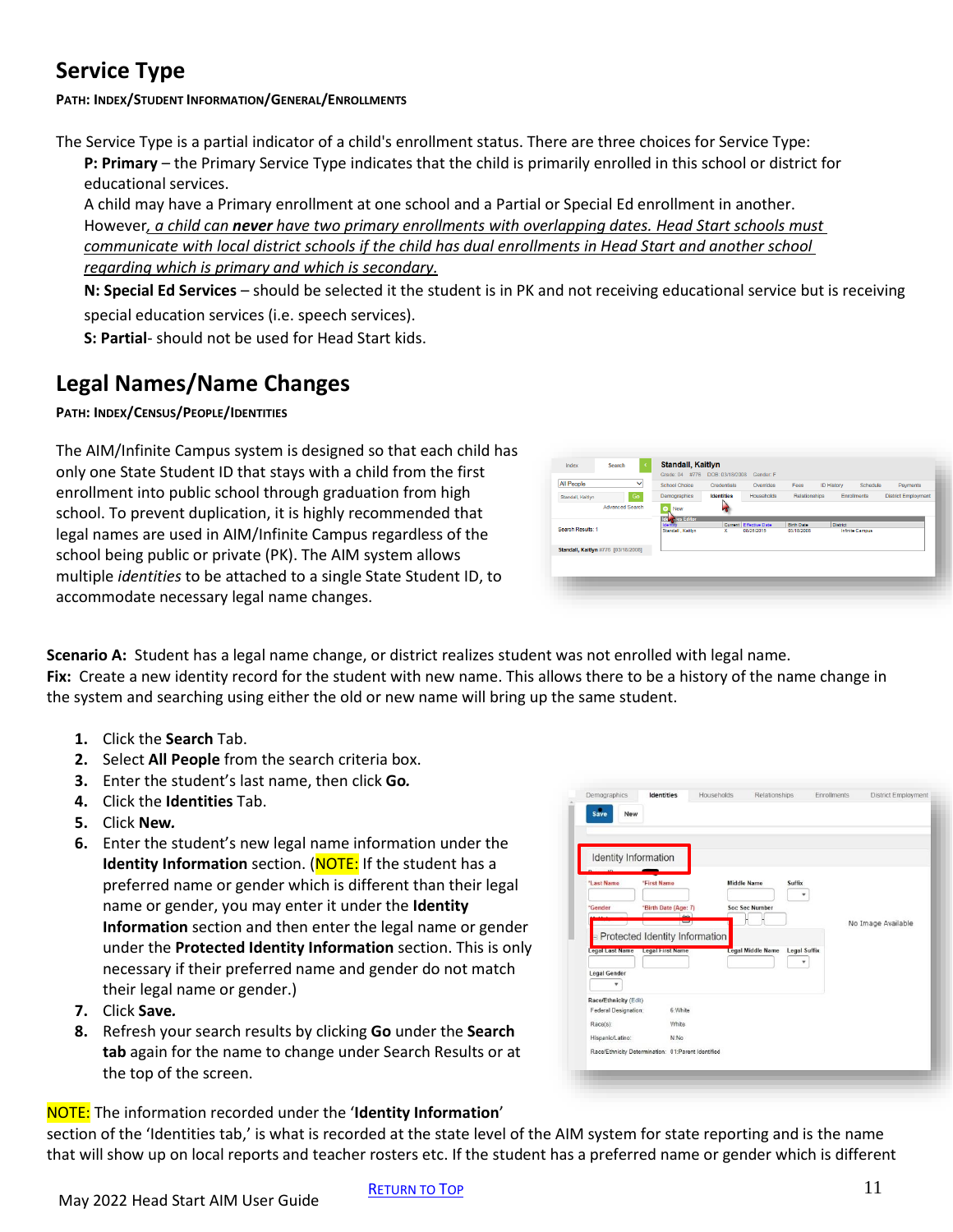than their legally documented name or gender, enter it under the **Identity Information** section and then enter the legal name or gender under the **Protected Identity Information** section. This is only necessary if their preferred name or gender do not match their legally documented name or gender.

**Scenario B:** Student has a preferred name or gender that is different from their name or gender on a legal document. I.e., student's birth certificate says female, but the student identifies as male.

**Fix:** Create a new identity record for the student with the preferred name or gender. This allows there to be a history of the name change in the system and searching using either the old or new name will bring up the same student.

- **1.** Click the **Search** Tab.
- **2.** Select **All People** from the search criteria box.
- **3.** Enter the student's last name, then click **Go***.*
- **4.** Click the **Identities** Tab.
- **5.** Click **New***.*
- **6.** Enter the student's preferred name information under the **Identity Information** section and then enter the legal name or gender under the **Protected Identity Information** section. This is only necessary if their preferred name and gender do not match their legal name or gender.
- **7.** Click **Save***.*
- **8.** Refresh your search results by clicking **Go** under the **Search tab** again for the name to change under Search Results or at the top of the screen.

NOTE: The information recorded under the '**Identity Information**' section of the 'Identities tab,' is what is recorded at the state level of the AIM system for state reporting, and is the name that will show up on local reports and teacher rosters etc. If the student has a preferred name or gender which is different than their legally documented name or gender, enter it under the **Identity Information** section and then enter the legal name or gender under the **Protected Identity Information** section. This is only necessary if their preferred name or gender do not match their legally documented name or gender.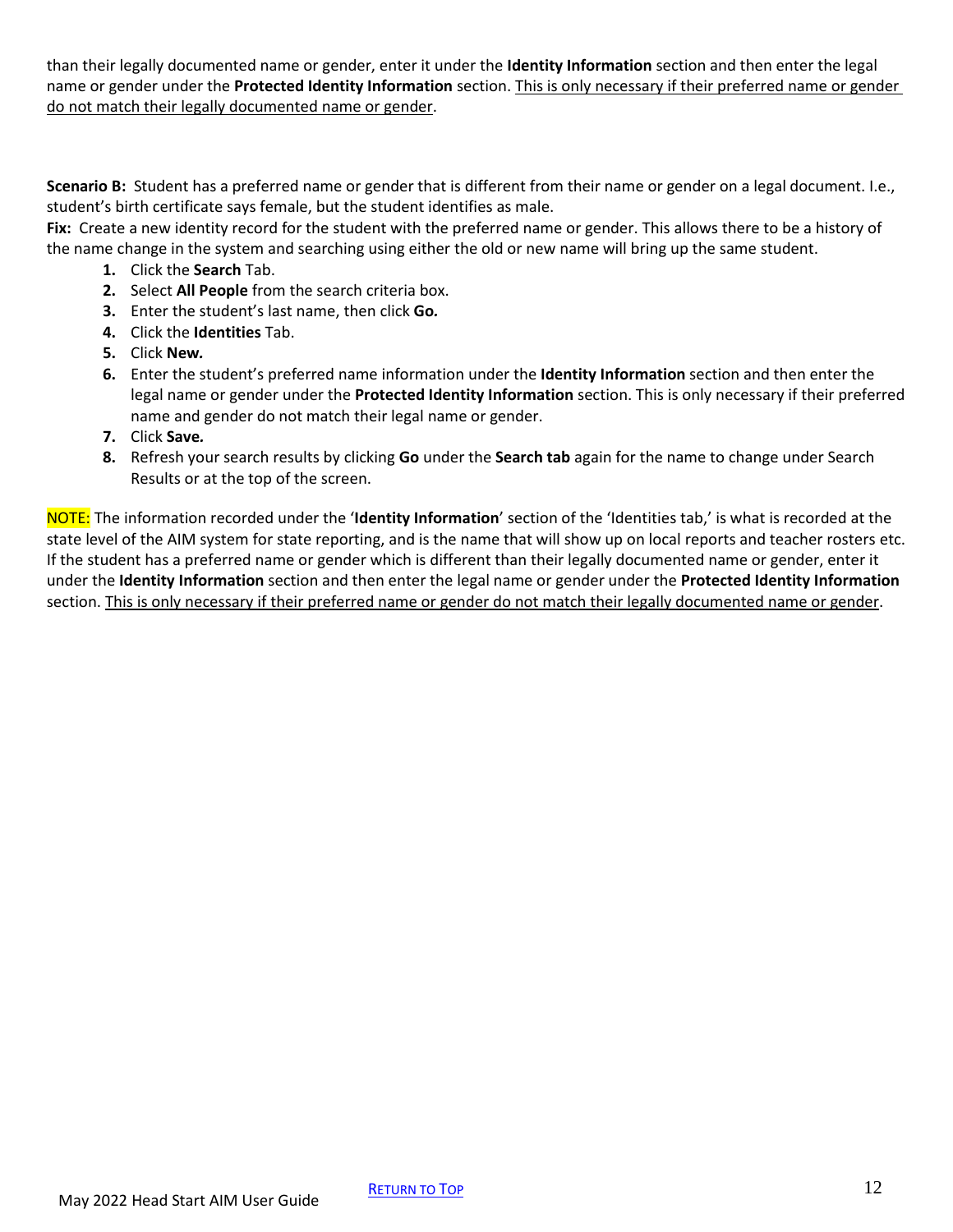### <span id="page-12-0"></span>**Processing Transfer Requests**

The Records Transfer tool is used mainly to facilitate the transfer of Special Education records. Therefore, the Head Start agencies should not be generating a records transfer request to school districts when enrolling an incoming student.

#### **Transfer out of District**

When a child leaves the Head Start to transfer to a school district or another Head Start, a transfer message will be generated by the new district or Head Start when they enroll the child. The message "Request for you to release:" will appear in the **Process Alerts Inbox** (or click on the child's **Records Transfer** tab). Click on the underlined link to open the request.

There are three options on the Student Records Transfer. The only response should be to "**Release Records**."

#### v Find Messages Display All Processes Date Range to Delete Selected Messages  $\Box$  :  $\Box$  Process Posted Date Due Da **PE Records Transfer** Transfer Complete: Chesney, Kenny 36 T | 땧 Records Transfer 08/05/2011 08/01/2011

# <span id="page-12-1"></span>**End Dates and Overlaps**

The **Records Transfer** tool can aid in reconciling enrollment overlaps. When a child transfers to a new district, the transfer request shows the child's Start Date in the new district. If there is an overlap in enrollment, the Records Transfer request will appear with a warning.

Click **Edit** to return to the **Enrollments** tab and correct the error. Once the enrollment

|                         | <b>Release or Reject a Request for Transfer Records</b> |                   |                                   |             | An external district is requesting the release of your district's records of a student. The request has come in through the Infinite Records Exchange and so the studen<br>vour district. The student has been enrolled in the new district, so please help to prevent incorrect data or enrollment overlaps.  |
|-------------------------|---------------------------------------------------------|-------------------|-----------------------------------|-------------|----------------------------------------------------------------------------------------------------------------------------------------------------------------------------------------------------------------------------------------------------------------------------------------------------------------|
|                         |                                                         |                   |                                   |             | Infinite Campus verifies that the requesting district is whom they say they are, and that the user making the request has been authenticated and authorized to make the<br>below. You may accept or reject this request, but you are encouraged to call the requesting district to verify the user's identity. |
|                         | Records Transfer Church, Eric #                         |                   |                                   |             |                                                                                                                                                                                                                                                                                                                |
| Student:                |                                                         |                   | <b>Enrollment Type: Primary</b>   |             |                                                                                                                                                                                                                                                                                                                |
| Last Name               | Church                                                  | First Name Eric   |                                   | Middle Name |                                                                                                                                                                                                                                                                                                                |
| Gender                  | <b>DA</b>                                               | Birthdate         | 07/24/2002                        | <b>SSN</b>  |                                                                                                                                                                                                                                                                                                                |
| Grade                   | 04                                                      | School            | 11-12 Cascade School 2 Start Date |             | 08/21/2011                                                                                                                                                                                                                                                                                                     |
|                         |                                                         |                   |                                   | Overlap     | Edit (08/31/2011-06/30/2012) 11-12 Philipsburg School Grade: 04                                                                                                                                                                                                                                                |
|                         | <b>Requesting District &amp; User</b>                   |                   |                                   |             |                                                                                                                                                                                                                                                                                                                |
| <b>District</b>         | 0280 Cascade Public Schools Name                        |                   | System Administrator              | Username    | admin1                                                                                                                                                                                                                                                                                                         |
| Request Date 08/01/2011 |                                                         | <b>Work Phone</b> |                                   | Email       |                                                                                                                                                                                                                                                                                                                |
| Comments<br>None.       |                                                         |                   |                                   |             |                                                                                                                                                                                                                                                                                                                |
|                         | <b>Releasing District &amp; User</b>                    |                   |                                   |             |                                                                                                                                                                                                                                                                                                                |
| <b>District</b>         | 0556 Philipsburg K-12 Schools Name                      |                   | <b>System Administrator</b>       | Username    | admin1                                                                                                                                                                                                                                                                                                         |
| Release Date 08/17/2011 |                                                         | Work Phone        |                                   | Fmail       |                                                                                                                                                                                                                                                                                                                |
| <b>Comments</b>         |                                                         |                   |                                   |             |                                                                                                                                                                                                                                                                                                                |
|                         |                                                         |                   |                                   |             |                                                                                                                                                                                                                                                                                                                |

Process Inbox

overlap has been fixed, return to the **Process Inbox** or **Records Transfer** tab, and complete the records transfer.

The **End Date** for a child should always be the last date the child attended a school, not the date the records request is received. If a child leaves without notice a school may carry the child according to district policy. Once the child has been located (either receives a Records Transfer request in AIM, a records request from the receiving district, notice from OPI, the parent or another reliable source), enter the End Date as of the last day of actual attendance (if the district has already ended the child's enrollment according to district policy, the End Date may need to be changed to reflect the child's last day of actual attendance).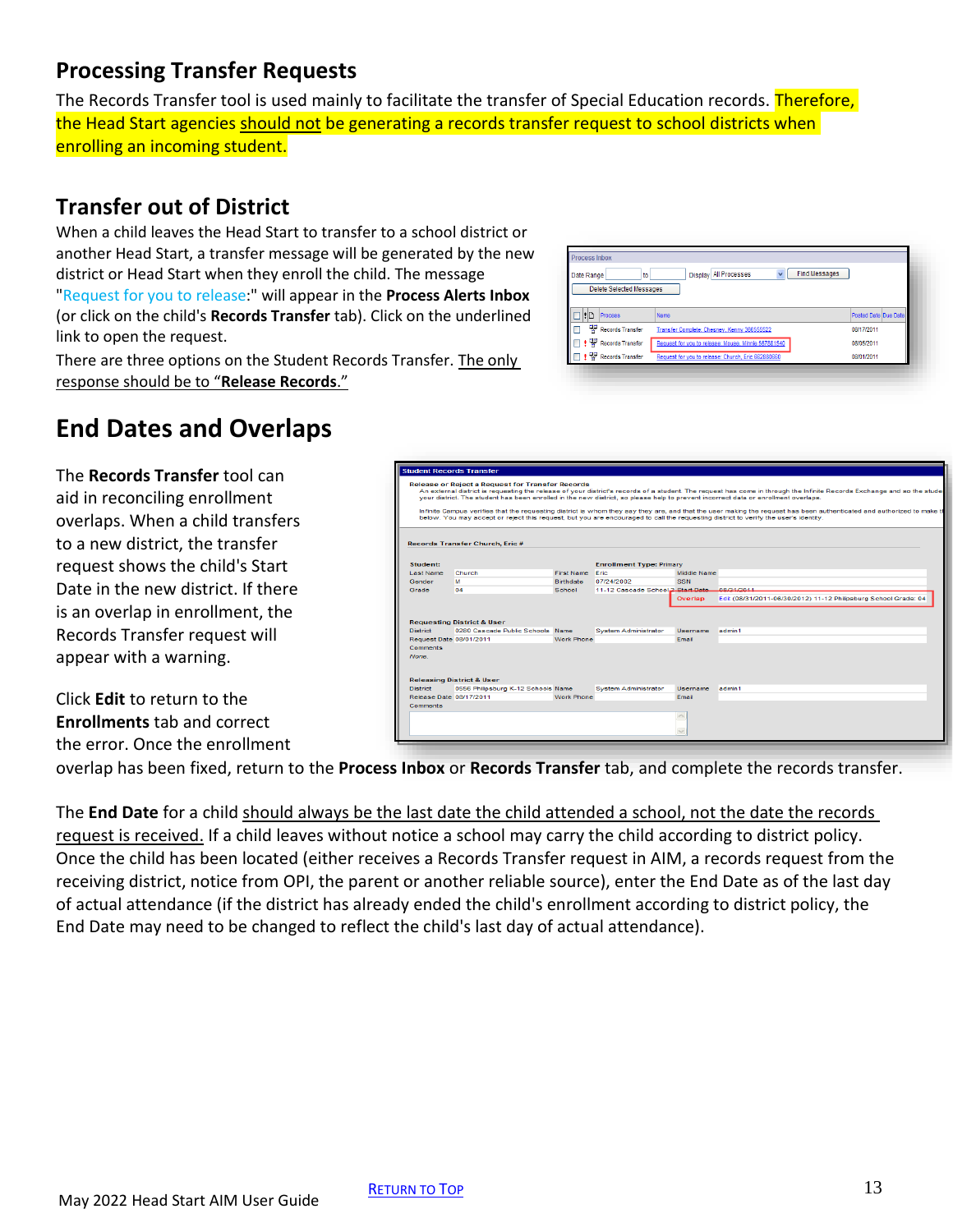# <span id="page-13-0"></span>**Searching in Campus**

There are two levels of search in Infinite Campus, the basic and advanced search.

#### **Basic Search**

The basic search is used for finding data that already exists in your district/school with limited or open criteria. *It does not search the entire state database.* To use a basic search, click on the Search tab in the Outline. Select the specific data type and enter the criteria in the search box (last name, first name). Click **Go**.

Wildcard searches can also be combined with a basic search.

The underscore (\_) replaces one character. For example, when searching for Anderson/Andersen, use the to replace the o/e: Anders n. The search will return matches for both Anderson and Andersen.

The percentage symbol (%) replaces multiple characters. It can be used for all - % alone, for after – b% returns all names whose last name begins with b, or for between b%n returns all names that begin with b and end with n. Searching with just a % symbol (or ho entry) will return all results.

#### Index Search Student ▽ Anders\_n  $Ga$ **Advanced Search** Search Results: 2 06 Andersen, Sydney H #152672526 [01 04 Anderson, Nicole F #705224086 [11/ Index **Search** V Student b%, k% **Advanced Search** Search Results: 3 11 Bancroft, Kirsten B #726771620 [08/1] 12 Bouldin, Kymberlee M #610753455 [04 12 Brabender, Kyra M #343950190 [03/0]

### **Advanced Search**

The advanced search combines a variety of data pieces to yield a more specific search result. *This search will also only search your district, it will not search the entire state database.* To use the advanced search, click on the Search tab in the Outline, then click **Advanced Search**.

In addition to the Student Search filters there is a *Saved Filter* window which displays saved searches drawn from the AD Hoc Filter tool and "State Published" reports created by OPI.

**Note:** Each AIM user can create their own Ad Hoc filters, so the items displayed in the Saved Filter window will likely vary from one user to another.

| Index          | <b>Search</b>          |
|----------------|------------------------|
| <b>Student</b> |                        |
| b%, k%         | Go                     |
|                | <b>Advanced Search</b> |
|                |                        |

| <b>Student Search</b> | <b>Saved Filter</b>    |
|-----------------------|------------------------|
| Last Name             | <b>E</b> Fall Absences |
|                       | E UH State Published   |
| <b>First Name</b>     |                        |
| <b>Student Number</b> |                        |
| SSN                   |                        |
| Grade<br>v            |                        |
| <b>Blirth Date</b>    |                        |
| Gender<br>v           |                        |
| <b>Statello</b>       |                        |
| Person ID             |                        |
| Locker Number         |                        |
| <b>Special Ed</b>     |                        |
| <b>Status</b>         |                        |
| v                     |                        |
| Setting               | v                      |
| Disability<br>v       |                        |
| Search                |                        |
|                       |                        |
|                       |                        |